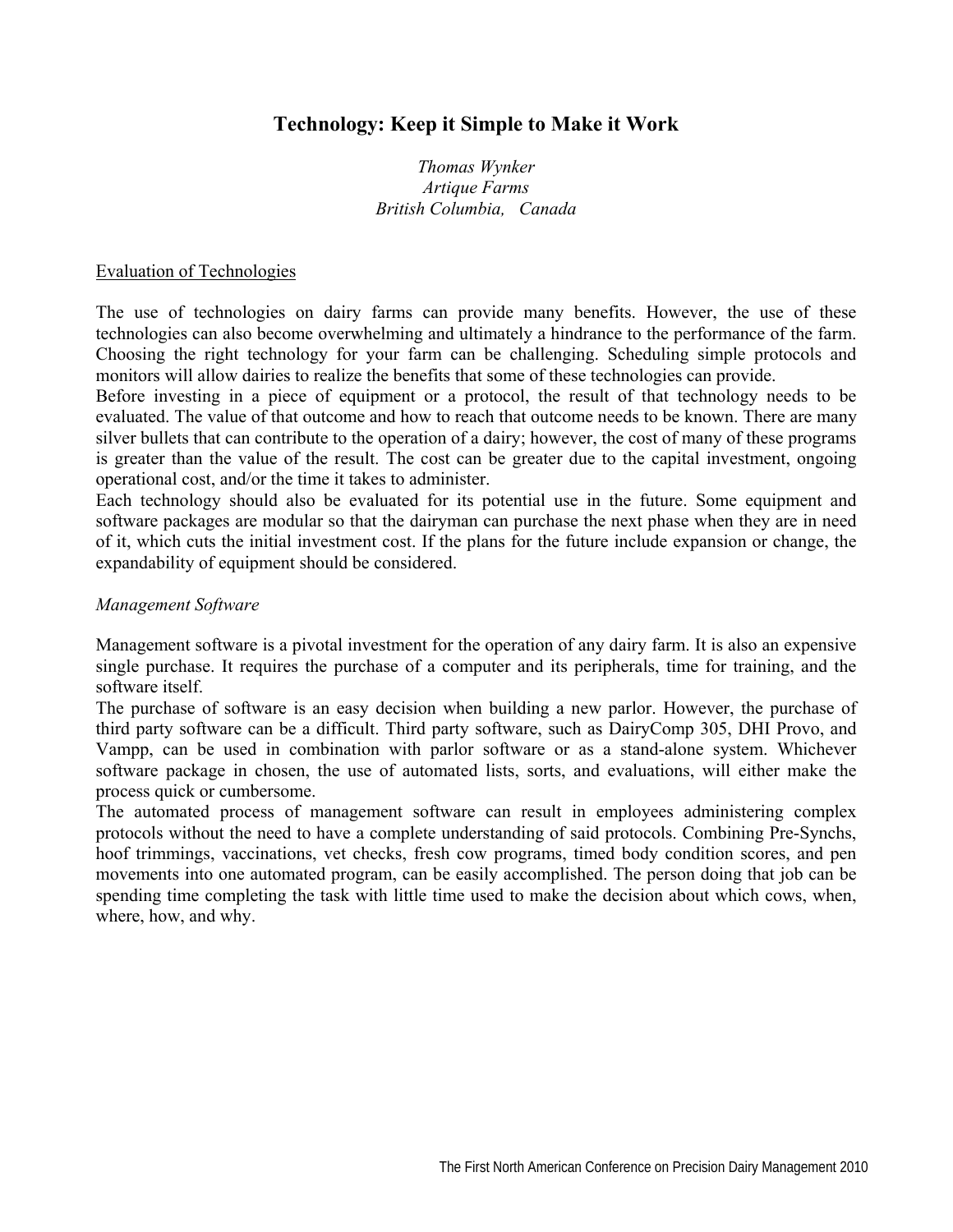| - Dairy Comp 305 ----------<br>- Command : CCLIST<br>- Expanded: LIST ID YSCOD YTCOD TREM:107 EVT YTEMP:5 TEMP:107 DIM GROUP MAVG MTOT:4 MLKY:4 MD<br>- C:COWFILE1.DAT --------------------- Artique Farms -----------------------------------25/ 1/10- |                 | EV:4 DOP:3 FOR CCODE>0\I       |          |      |               |                                            |              |             | ------------------- Page |                         |          |  |
|---------------------------------------------------------------------------------------------------------------------------------------------------------------------------------------------------------------------------------------------------------|-----------------|--------------------------------|----------|------|---------------|--------------------------------------------|--------------|-------------|--------------------------|-------------------------|----------|--|
| ID YSCOD                                                                                                                                                                                                                                                | YTCOD TREM      | <b>EVT</b>                     | YTEMP    | TEMP |               | DIM GROUP                                  |              |             | MAVG MTOT MLKY MDEV DOP  |                         |          |  |
|                                                                                                                                                                                                                                                         |                 |                                |          |      |               |                                            |              |             |                          |                         |          |  |
| 35 Fresh Co 0<br>73 Folow Up EXNL                                                                                                                                                                                                                       |                 | TRANSFR 101.0<br>TRANSFR 102.0 |          |      |               |                                            | 32<br>25     | 41<br>26    | 37<br>24                 |                         | 16<br>14 |  |
| 90 Repro                                                                                                                                                                                                                                                | 2PG             | OK                             | 103.0    |      | 66            |                                            | 36           | 36          | 34                       | $\overline{2}$          | 79       |  |
| 163 2nd Fres 0                                                                                                                                                                                                                                          |                 | TRANSFR 101.0                  |          |      | 20            | $\begin{array}{c} 3 \\ 5 \\ 1 \end{array}$ | 42           | 41          | 43                       |                         | $-2$ 33  |  |
| 172 Repro                                                                                                                                                                                                                                               | 2BRD            | <b>BRED</b>                    |          |      | 213           |                                            | 37           | 46          | 34                       | 12 <sup>2</sup>         | 126      |  |
| 234 Other                                                                                                                                                                                                                                               | LOW             | TRANSFR 102.0                  |          |      | 29            |                                            | 59           | 63          | 43                       | 20                      | 45       |  |
| 262 Repro INFS                                                                                                                                                                                                                                          |                 | <b>OVNOBRD</b>                 | - 0      |      | 149           |                                            | 43           | $\Omega$    | 48                       | $-48$ 101               |          |  |
| 268 Repro                                                                                                                                                                                                                                               | 2PG             | OK                             | 100.5    |      | 106           |                                            | 44           | 47          | $\mathbf 0$              |                         | 47 125   |  |
| 644 Fresh Co 0                                                                                                                                                                                                                                          |                 | FRESH                          | $\Omega$ |      | 6             |                                            | 21           | $\Omega$    | $\mathbf 0$              | $\mathbf{0}$            | 9        |  |
| 719 Fresh Co 0                                                                                                                                                                                                                                          |                 | TREAT                          | 101.5    |      |               |                                            | 24           | 31          | 22                       | 9                       | 8        |  |
| 778 Repro                                                                                                                                                                                                                                               | 2 <sub>PG</sub> | OK.                            | 101.5    |      | 74            |                                            | 35           | 31          | 28                       | $\overline{\mathbf{3}}$ | 91       |  |
| 809 2nd Fres 0                                                                                                                                                                                                                                          |                 | TRANSFR 101.5                  |          |      | 20            |                                            | $\mathbf{0}$ | $\mathbf 0$ | $\Omega$                 | $\mathbf 0$             | 35       |  |
| 825 Other                                                                                                                                                                                                                                               | <b>VAC</b>      | TRANSFR 103.5                  |          |      | 48            |                                            | 49           | 48          | 39                       | 9                       | 61       |  |
| 841 Fresh Co 0                                                                                                                                                                                                                                          |                 | TRANSFR 100.0                  |          |      |               |                                            | 11           | 11          | $\mathbf{0}$             | 11                      | 3        |  |
| 1009 Fresh Co 0                                                                                                                                                                                                                                         |                 | FRESH                          | 101.5    |      | $\frac{4}{3}$ |                                            | 33           | 38          | 35                       | 3                       | 22       |  |
| 1025 Fresh Co 0                                                                                                                                                                                                                                         |                 | TRANSFR 102.0                  |          |      |               |                                            | 39           | 39          | 41                       | $-2$                    | 16       |  |
| 1083 Repro                                                                                                                                                                                                                                              | 2BRD            | <b>BRED</b>                    | 100.5    |      | 66            |                                            | 49           | 43          | 50                       | $-7$                    | 79       |  |
| 1086 Fresh Co 0                                                                                                                                                                                                                                         |                 | TRANSFR 101.0                  |          |      | 5             |                                            | 27           | 34          | 31                       | 3                       | 10       |  |
| 1105 Other                                                                                                                                                                                                                                              | MIX             | TRANSFR 102.5                  |          |      | 29            |                                            | 31           | २२          | 29                       | $\Delta$                | 57       |  |

Figure 1. Sample daily sort list.

#### *Electronic Identification*

Electronic identification systems present farms with the ability to record milk production, activity, and conductivity. It also allows the use of automated sort gates and radio frequency tags for the administration and tracking of hormone programs, pregnancy palpations, fresh cow programs, and vaccinations. Using electronic identification can decrease the man-hours needed to complete protocols on dairies.

The type of electronic identification to be used in usually determined by the choice of milking parlor, but the use of the RFID ear-tags is slowly becoming greater. RFID ear-tags can now be used by sort gates and parlors. Also, the ability to use handheld computers with RFID readers allows the dairyman to quickly process large groups of animals. In the future RFID readers will be used to determine eating and drinking times.

Activity monitors greatly reduce the need for visual heat detection and the use of hormone programs. The risk of activity monitors is that it is very easy to have large quantities of animals that show up on lists. This can be false heats (too sensitive high) or false lame/sick cows (too sensitive low). Also, when set incorrectly, animals that are in estrus can be missed. When used with an automated sort gate, animals will be sorted if they hit an alarm level (too high or low).

All electronic identification systems can be operated to enhance protocols on a dairy farm. The use of the data generated by activity monitors, the ability to automatically sort animals, and the capability to accurately process animals can cut labour costs and increase overall herd production.

#### Scheduling

Scheduling of protocols, and their use of equipment, is particularly important to making technologies realize their full potential. Programs and protocols should be designed with simplicity, efficiency, and repetition in mind. The use of equipment, hormones, and data need to be combined into one system.